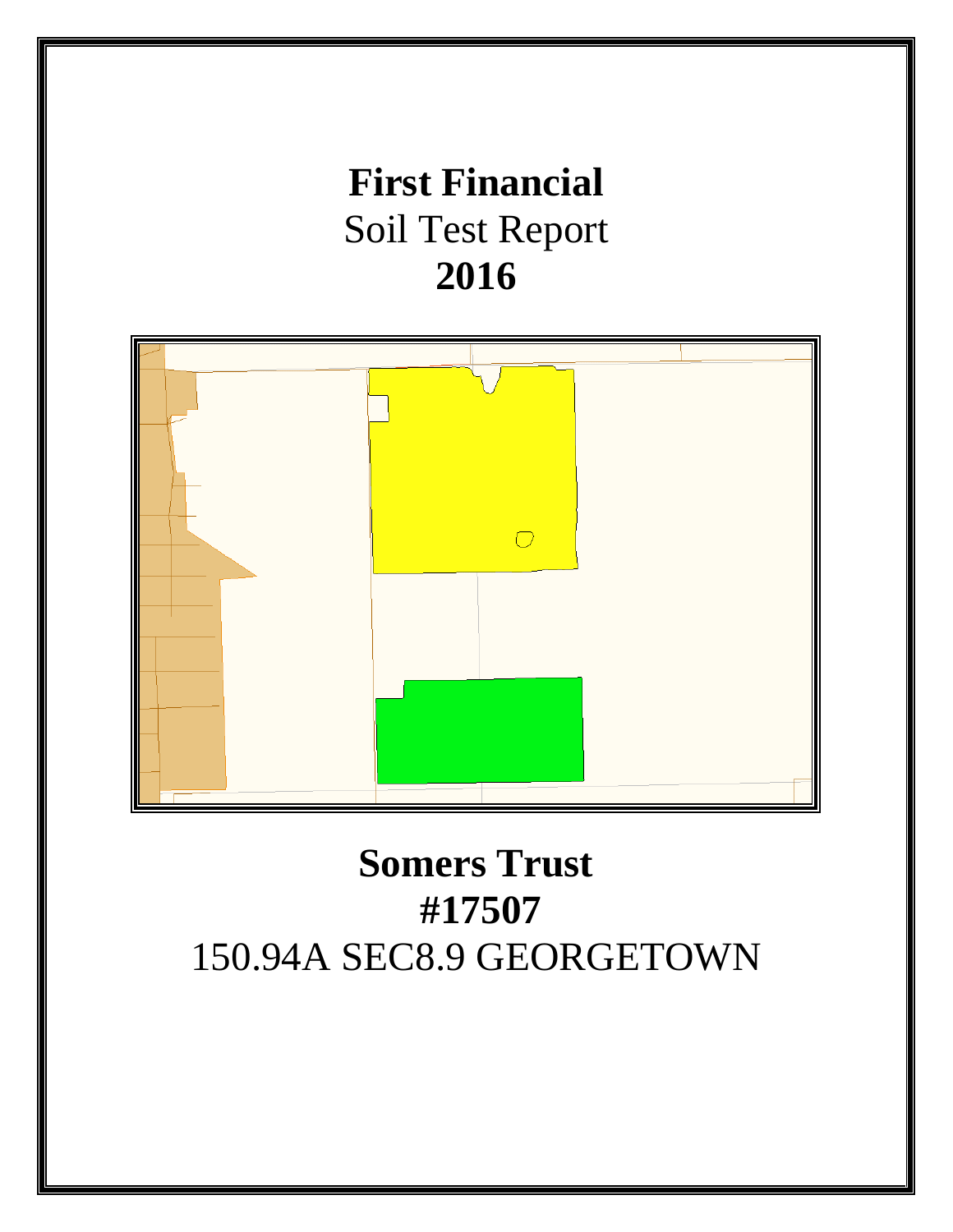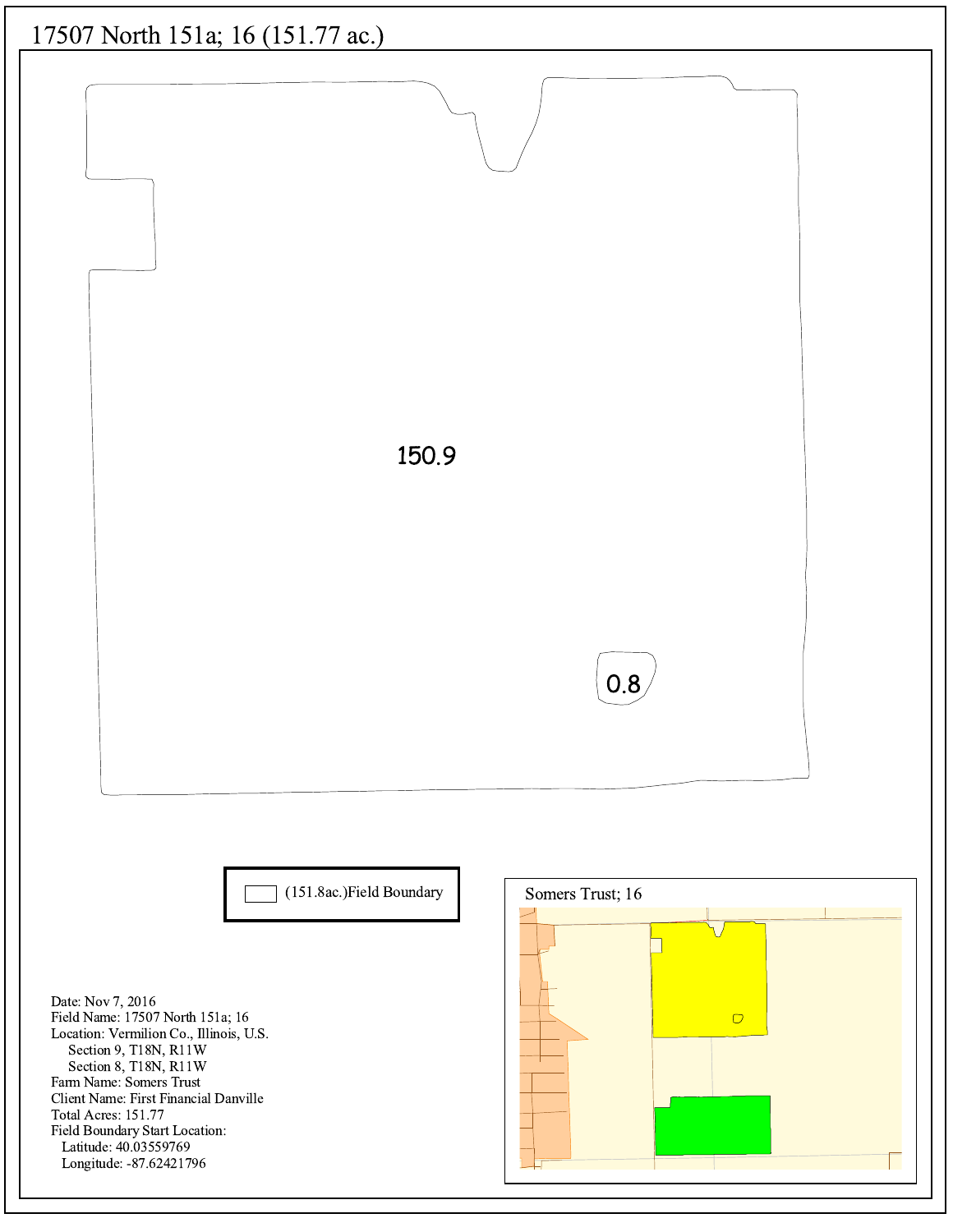

(151.8ac.) Field Boundary<br>17507 Soil Test 2016  $\bullet$ 

Date: Nov 7, 2016 Field Name: 17507 North 151a; 16 Location: Vermilion Co., Illinois, U.S. Section 9, T18N, R11W Section 8, T18N, R11W Farm Name: Somers Trust Client Name: First Financial Danville Total Acres: 151.77 Field Boundary Start Location: Latitude: 40.03559769 Longitude: -87.62421796

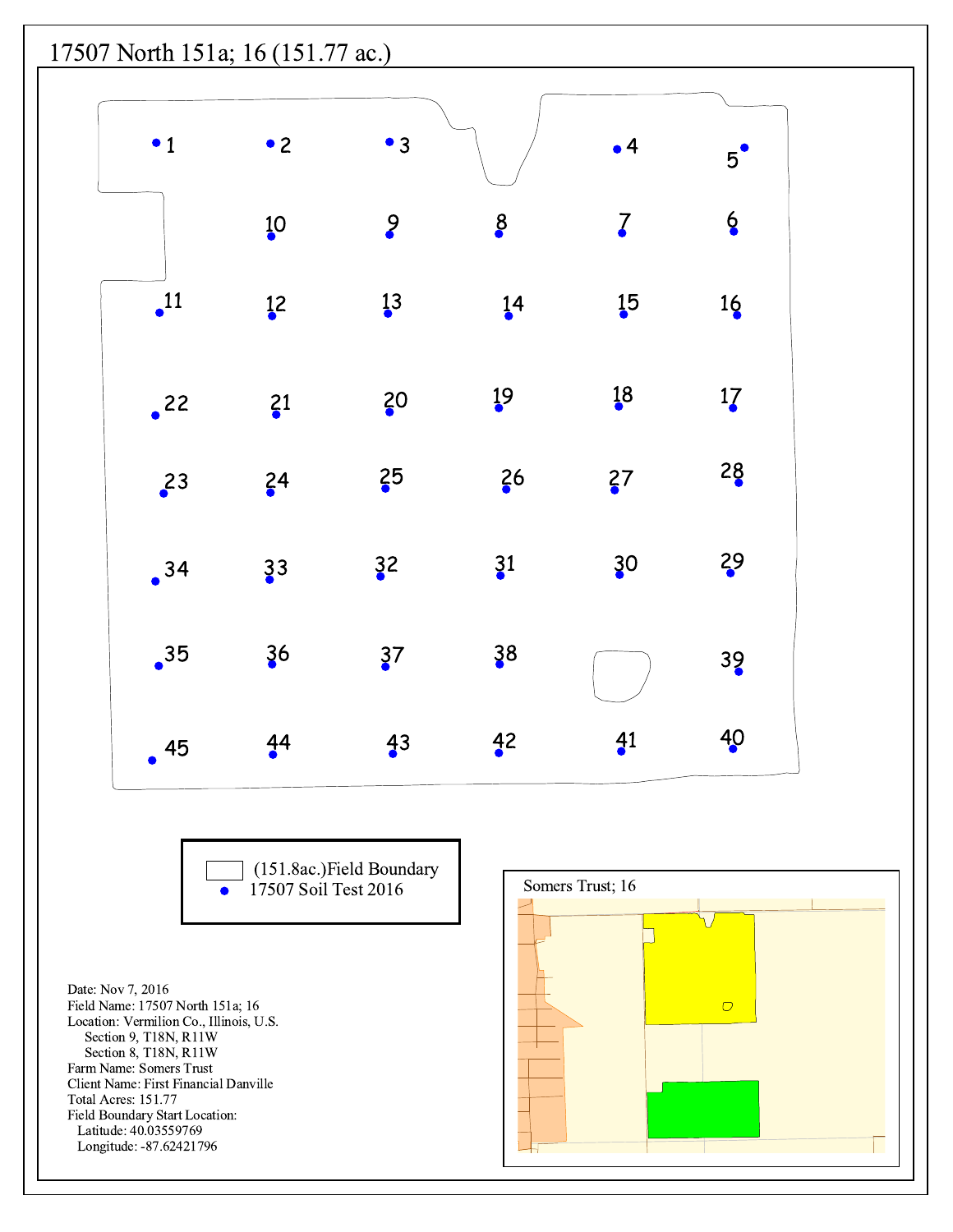## 17507 North 151a; 16 (151.77 ac.)



| (151.8ac.)Field Boundary<br>Clipped OM Surface 2016 |
|-----------------------------------------------------|
| $\leq 2.1\%$ (0.0 ac. - 0.0%)                       |
| $2.1 - 2.7\%$ (29.7 ac. - 19.7%)                    |
| 2.7 - 2.9% (30.0 ac. - 19.9%)                       |
| 2.9 - 3.2% (91.1 ac. - 60.4%)                       |
| 3.2 - 3.6% (0.0 ac. - 0.0%)                         |
| 3.6 - 5.0% (0.0 ac. - 0.0%)                         |
|                                                     |

Date: Nov 7, 2016 Field Name: 17507 North 151a; 16 Location: Vermilion Co., Illinois, U.S. Section 9, T18N, R11W Section 8, T18N, R11W Farm Name: Somers Trust Client Name: First Financial Danville Total Acres: 151.77 Field Boundary Start Location: Latitude: 40.03559769 Longitude: -87.62421796

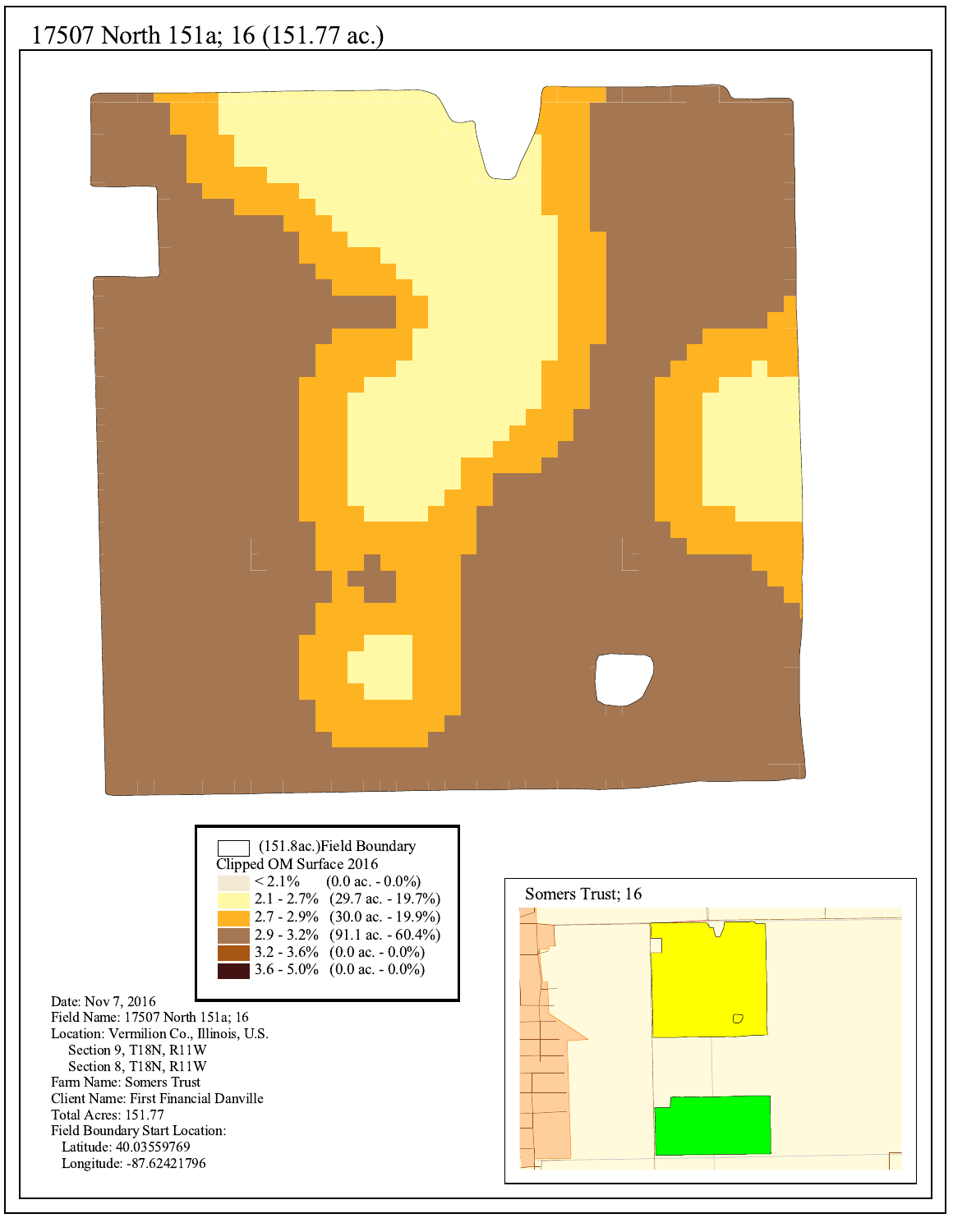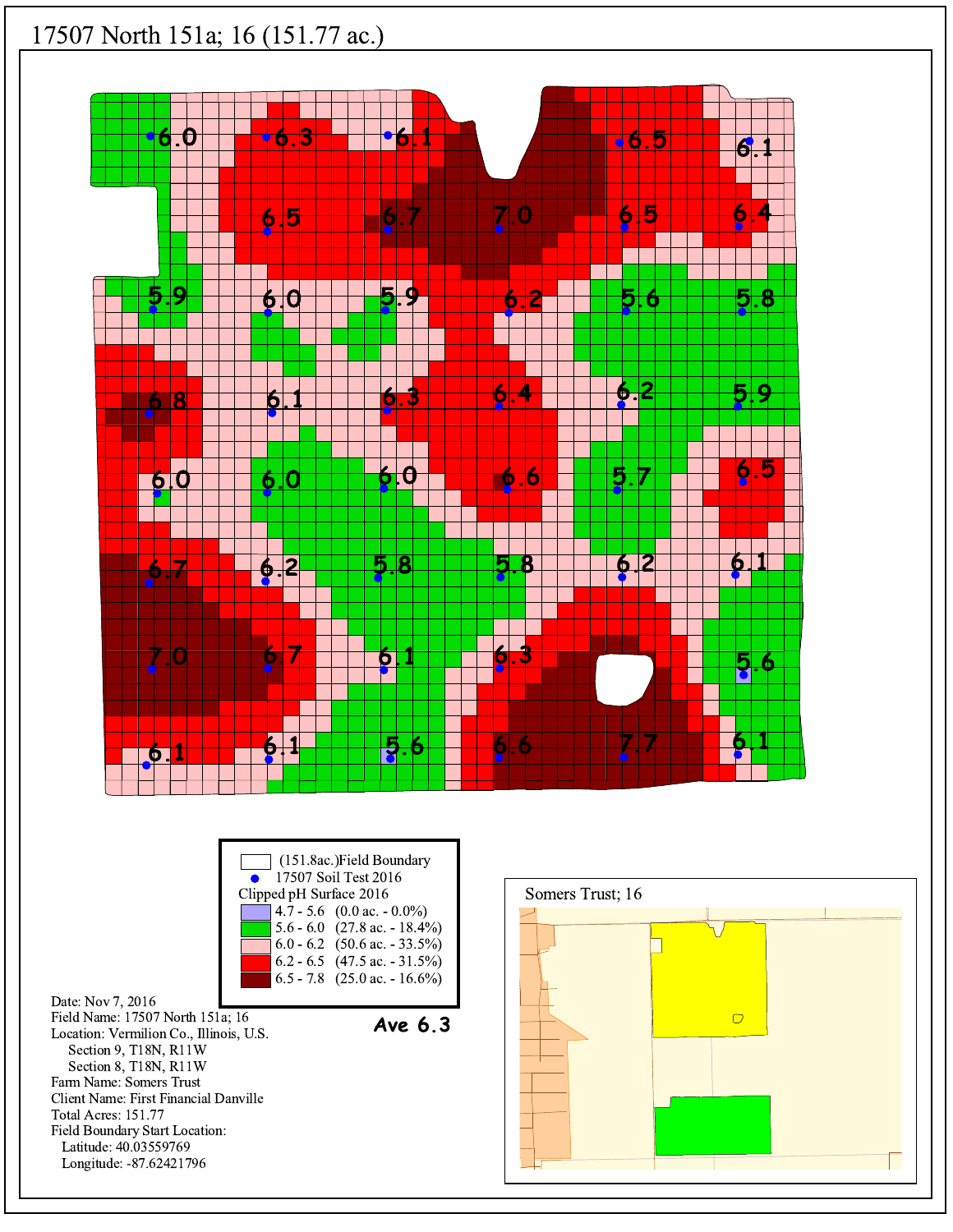

#### Equation Used: L 2

Date: Nov 7, 2016 Field Name: 17507 North 151a; 16 Farm Name: Somers Trust Client Name: First Financial Danville Location: Vermilion Co., Illinois, U.S. Section 9, T18N, R11W Section 8, T18N, R11W Total Acres: 151.77 Field Boundary Start Location: Latitude: 40.03559769 Longitude: -87.62421796

**Application Estimates:** Product: AgLime Min. Rate: Max. Rate: Avg. Rate: Total AgLime: Total Lime (100%): Product Price per ton: Product Cost: Number of Acres to be Applied: Per Acre Application Charge: Anticipated Application Charge: **Total Cost:** Cost per Applied Acre: Total Acre Cost:

1000.0 Lbs/ac. 5900.0 Lbs/ac. 1882.7 Lbs/ac. 71.54 Tons 71.54 Tons \$23.00 \$1645.42 76.06 Acres \$0.00 \$0.00 \$1645.42 \$21.63 \$10.84

### Ave 947 lbs/acre

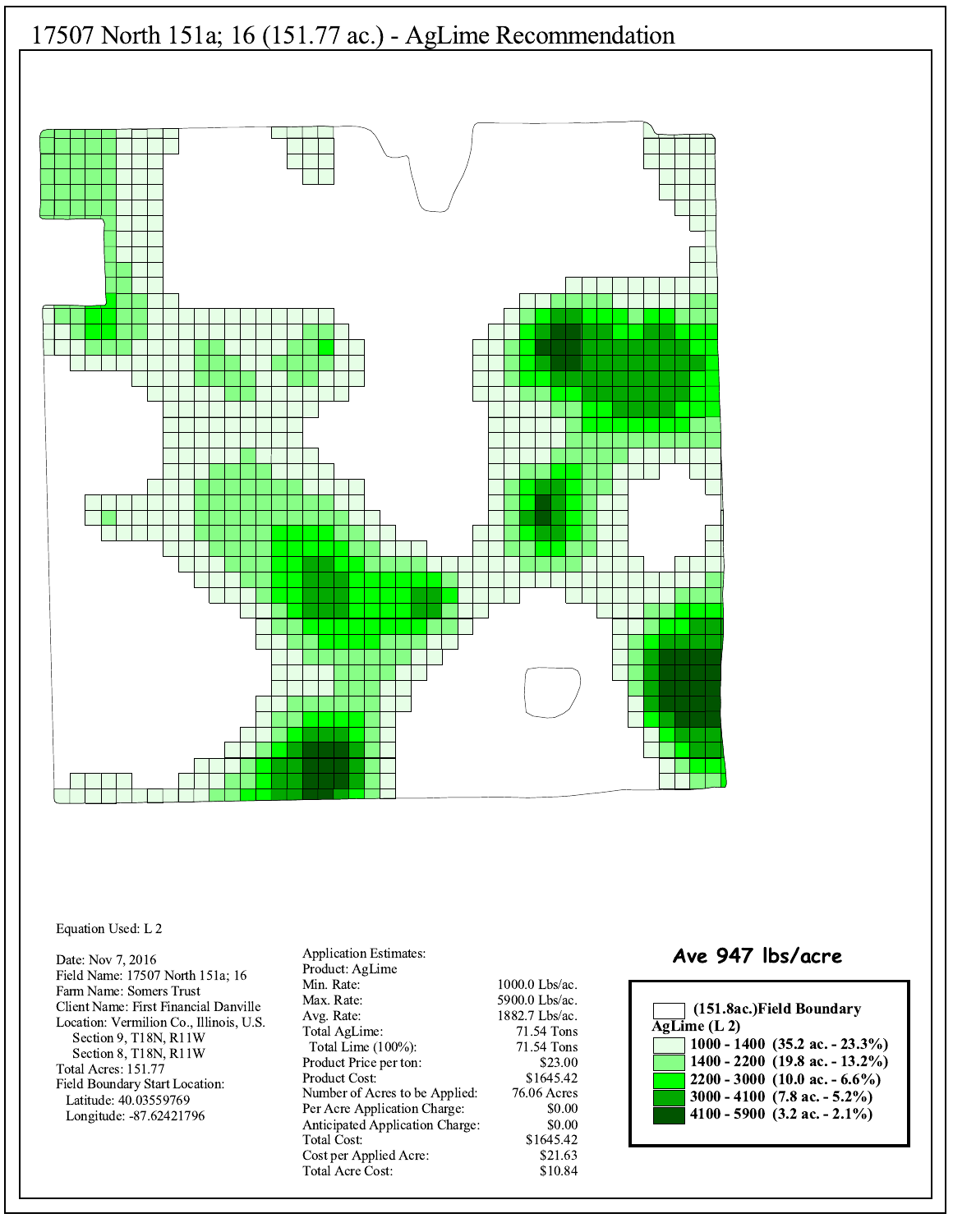## 17507 North 151a; 16 (151.77 ac.)

Clipped pH Surface 2016







Date: Nov 7, 2016 Field Name: 17507 North 151a; 16 Location: Vermilion Co., Illinois, U.S. Section 9, T18N, R11W Section 8, T18N, R11W **Farm Name: Somers Trust Client Name: First Financial Danville** Total Acres: 151.77 **Field Boundary Start Location:** Latitude: 40.03559769 Longitude: -87.62421796

**Ph Stats:** No. of Observations: 1925 Minimum Ph: 5.6 Maximum Ph: 7.6 **Average Ph: 6.2** 

**Ph Stats:** No. of Observations: 1944 Minimum Ph: 5.8 **Maximum Ph: 7.4** Average Ph: 6.4



Clipped pH Surface 2010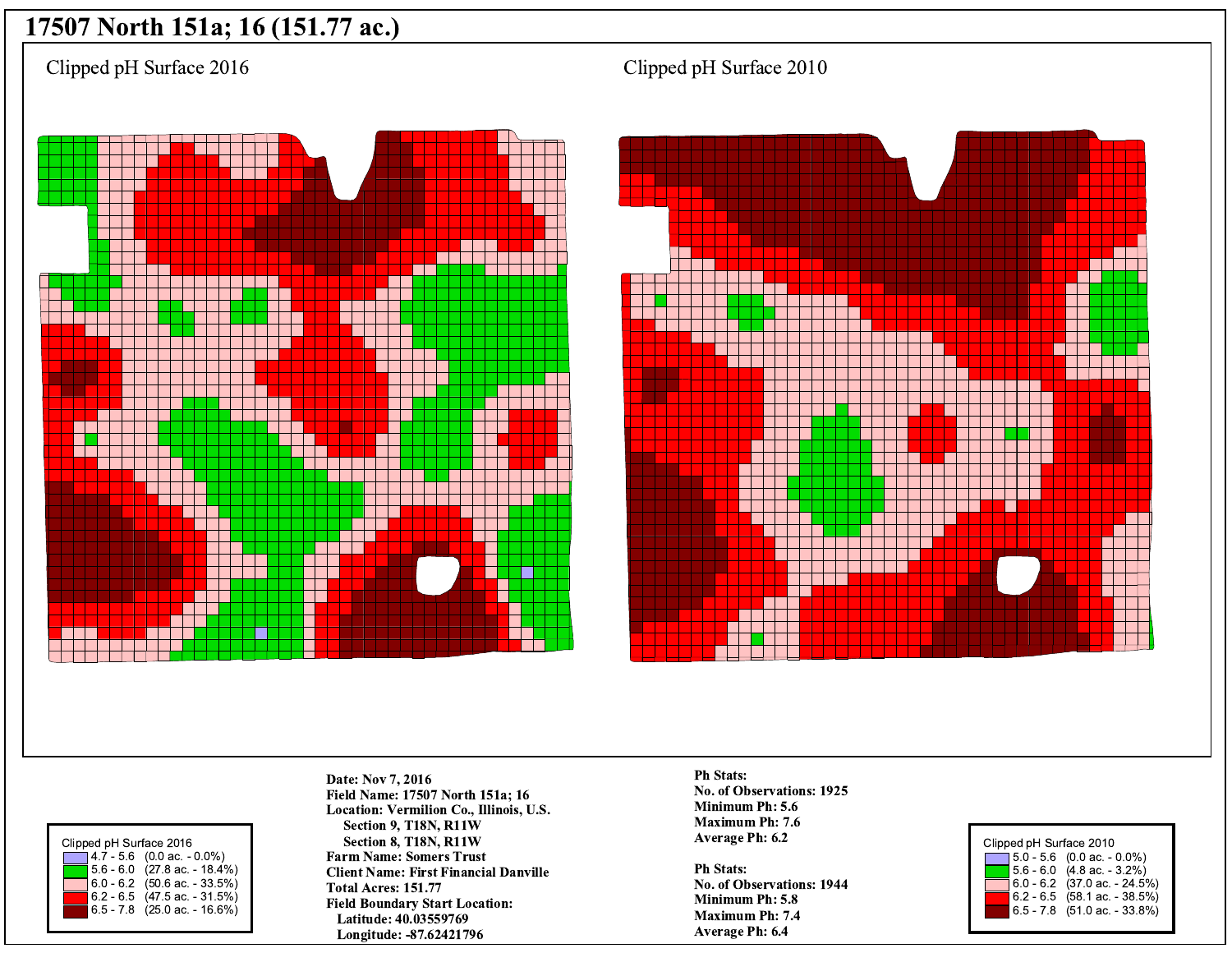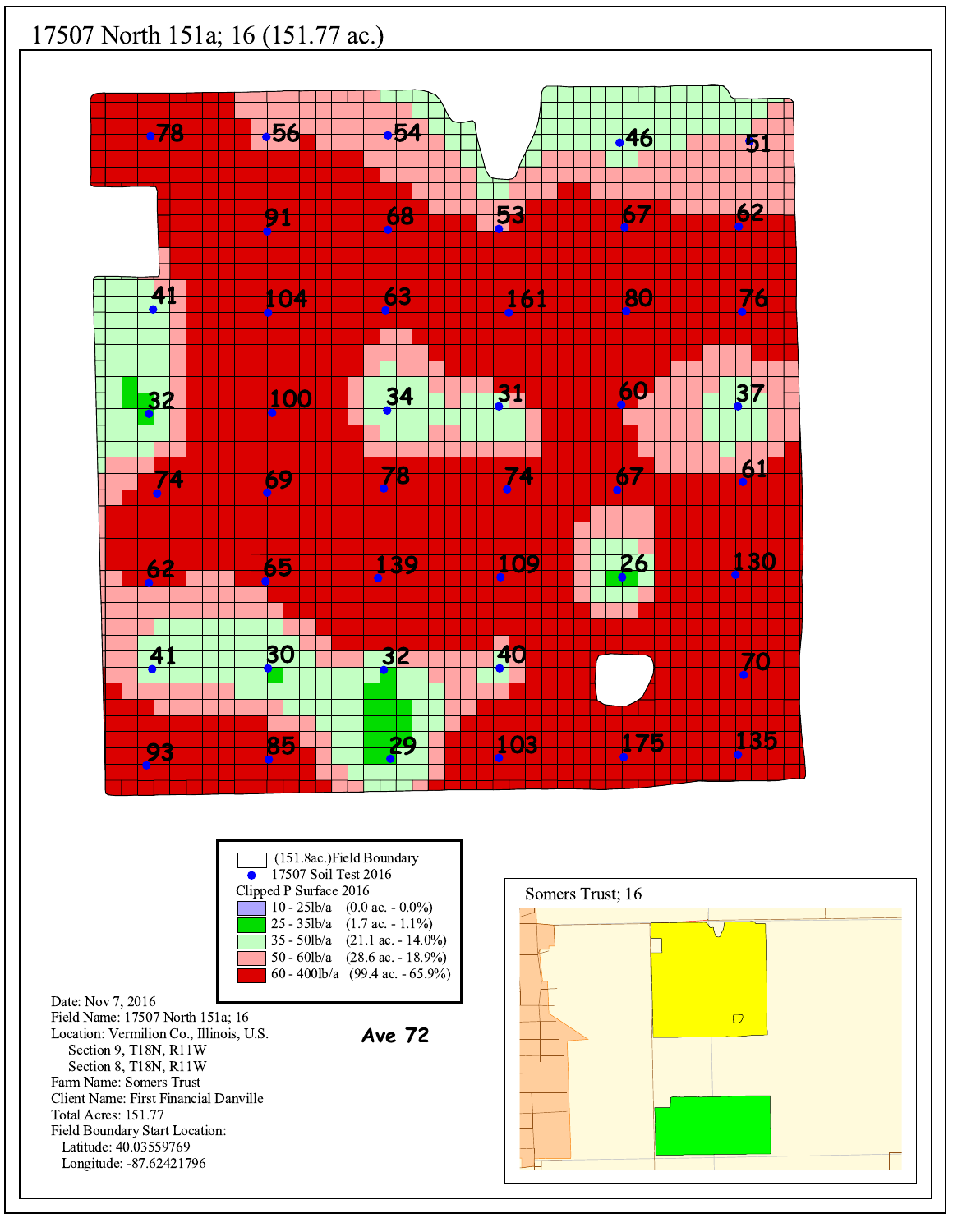

#### Equation Used: P 4

Date: Nov 7, 2016 Field Name: 17507 North 151a; 16 Farm Name: Somers Trust Client Name: First Financial Danville Location: Vermilion Co., Illinois, U.S. Section 9, T18N, R11W Section 8, T18N, R11W Total Acres: 151.77 Field Boundary Start Location: Latitude: 40.03559769 Longitude: -87.62421796

**Application Estimates:** Product: TSP Min. Rate: Max. Rate: Avg. Rate: Total TSP: Total P (45%): Total Total (100%): Product Price per ton: Product Cost: Number of Acres to be Applied: Per Acre Application Charge: Anticipated Application Charge: Total Cost: Cost per Applied Acre: Total Acre Cost:

200.0 Lbs/ac. 300.0 Lbs/ac. 204.0 Lbs/ac. 5.25 Tons 2.36 Tons 5.25 Tons \$550.00 \$2887.50 51.45 Acres \$3.00 \$154.35 \$3041.85 \$59.12 \$20.04

### Ave 70 lbs/acre

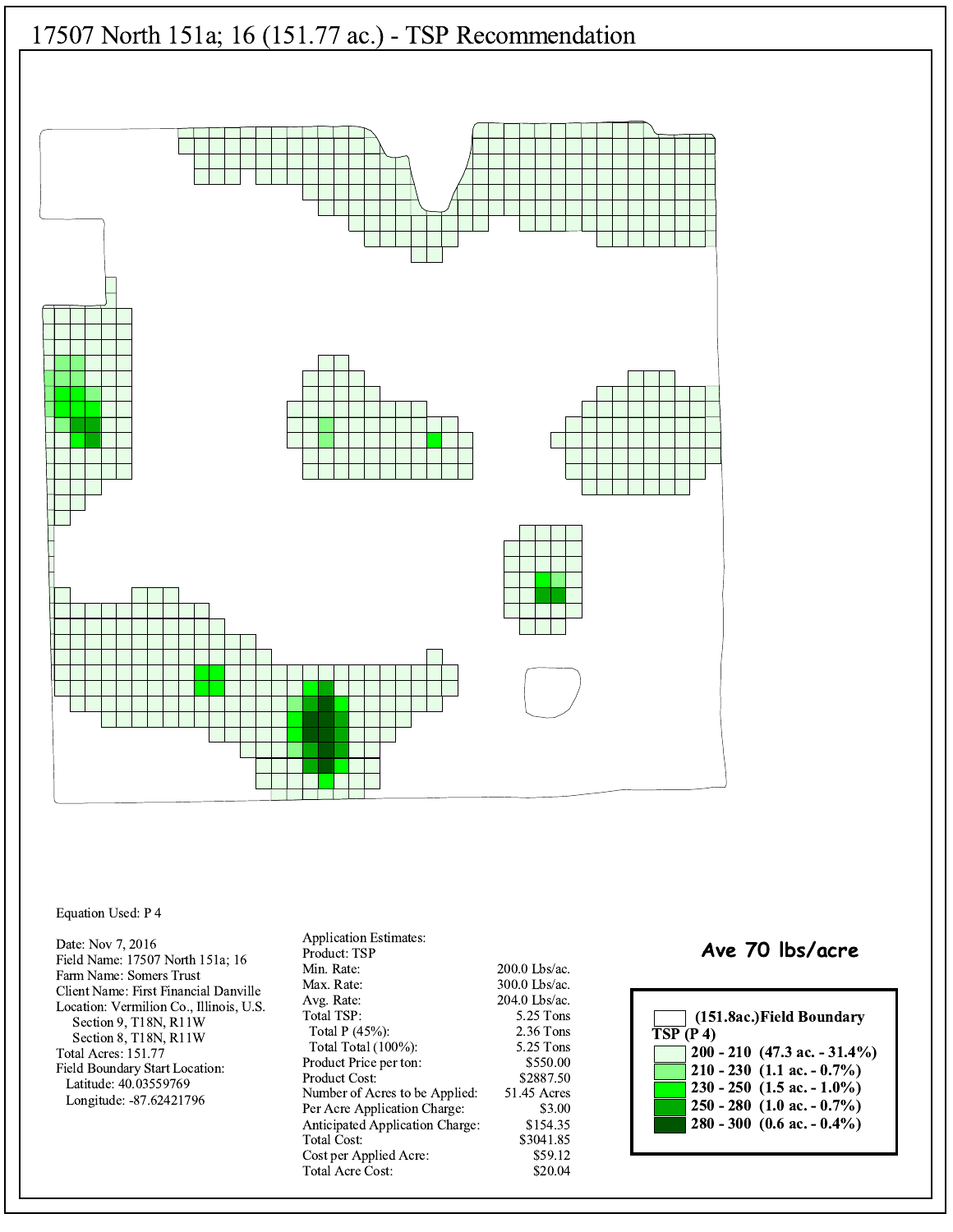## 17507 North 151a; 16 (151.77 ac.)

Clipped P Surface 2016







Date: Nov 7, 2016 Field Name: 17507 North 151a; 16 Location: Vermilion Co., Illinois, U.S. Section 9, T18N, R11W Section 8, T18N, R11W **Farm Name: Somers Trust Client Name: First Financial Danville** Total Acres: 151.77 **Field Boundary Start Location:** Latitude: 40.03559769 Longitude: -87.62421796

P Stats: No. of Observations: 1925 Minimum P: 29 Maximum P: 173 Average P: 72

P Stats: No. of Observations: 1944 Minimum P: 18 Maximum P: 100 **Average P: 50** 



Clipped P Surface 2010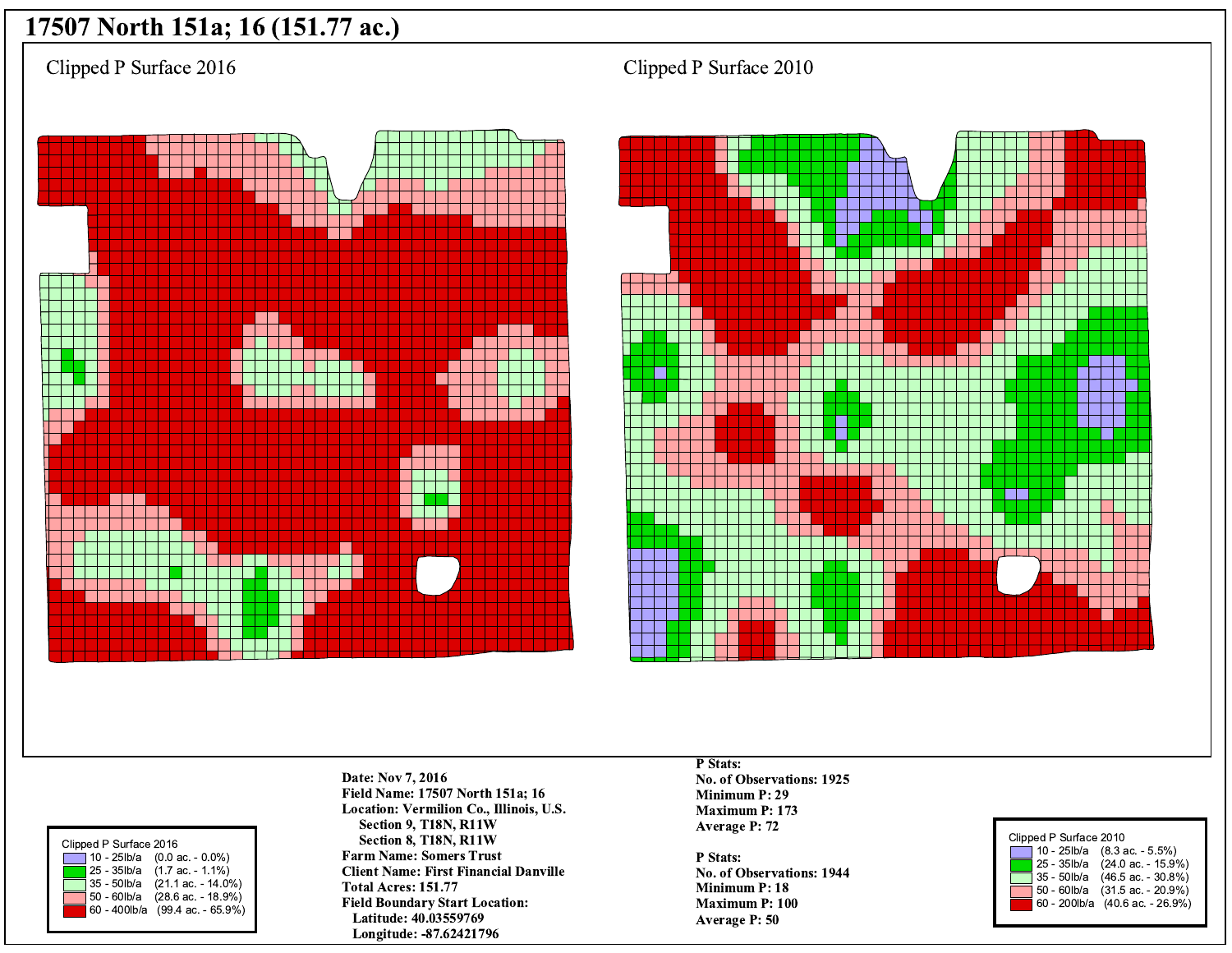

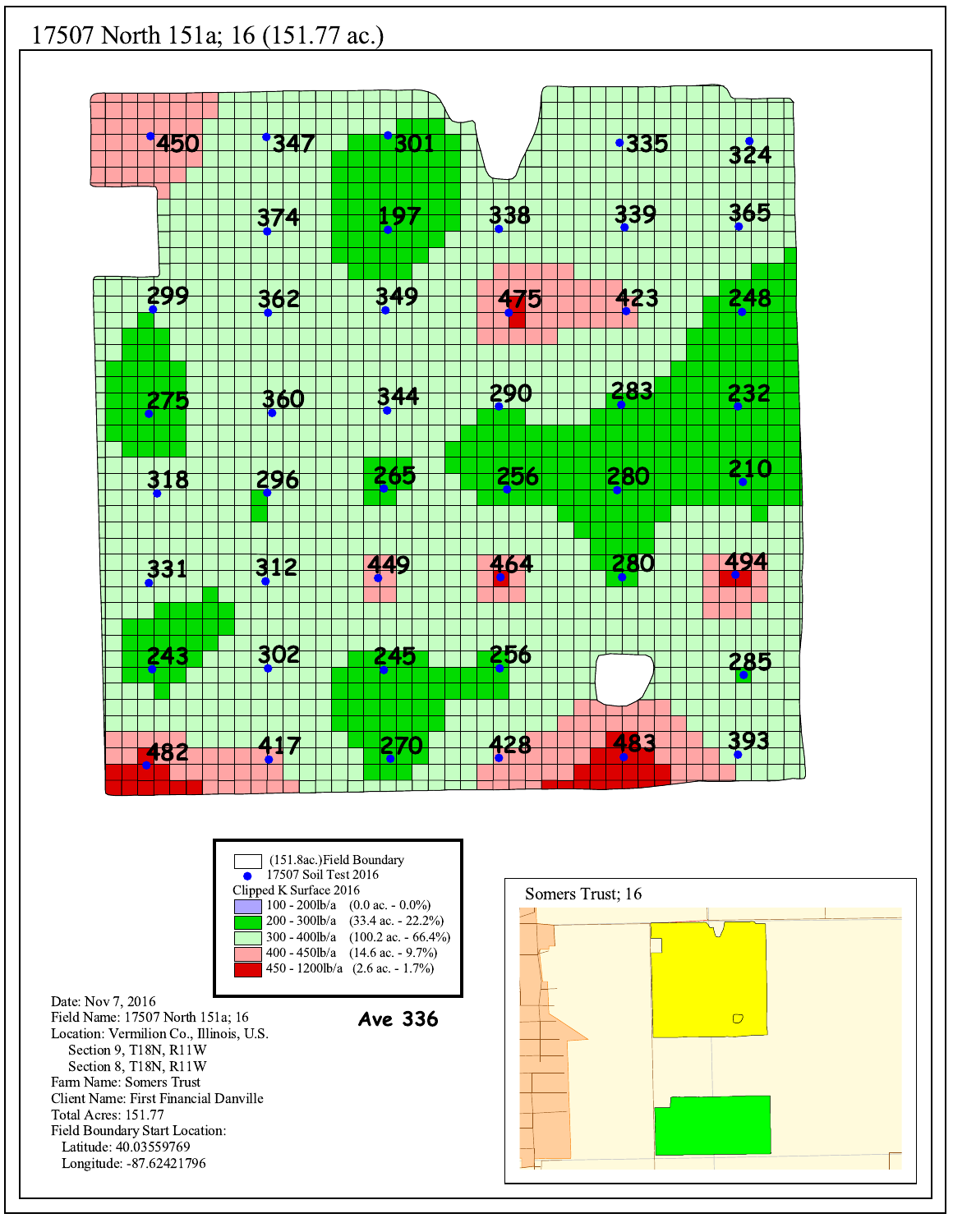

#### Equation Used: K 01

Date: Nov 7, 2016 Field Name: 17507 North 151a; 16 Farm Name: Somers Trust Client Name: First Financial Danville Location: Vermilion Co., Illinois, U.S. Section 9, T18N, R11W Section 8, T18N, R11W Total Acres: 151.77 Field Boundary Start Location: Latitude: 40.03559769 Longitude: -87.62421796

**Application Estimates:** Product: Potash Min. Rate: Max. Rate: Avg. Rate: **Total Potash:** Total K $(60\%)$ : Product Price per ton: Product Cost: Number of Acres to be Applied: Per Acre Application Charge: Anticipated Application Charge: **Total Cost:** Cost per Applied Acre: Total Acre Cost:

200.0 Lbs/ac. 300.0 Lbs/ac. 215.1 Lbs/ac. 14.40 Tons 8.64 Tons \$500.00 \$7200.00 133.66 Acres \$2.00 \$267.32 \$7467.32 \$55.87 \$49.20

### Ave 190 lbs/acre